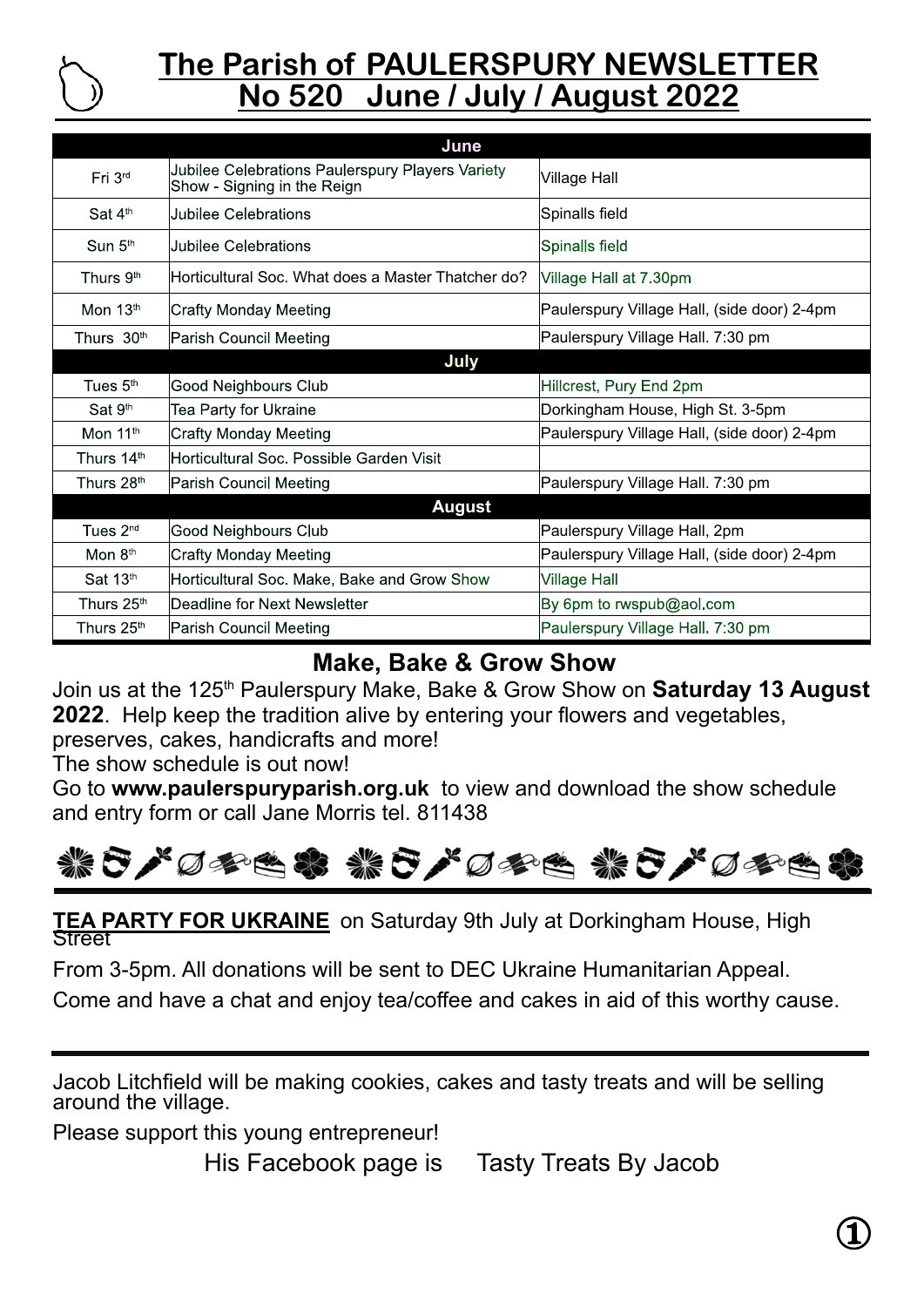#### **Services at St James the Great Church.**

| Sunday $5th$ June<br>Sunday 12 <sup>th</sup> June<br>Sunday 19th June<br>Sunday 26th June | Evening Service at 5.30pm.<br>Holy Eucharist at 10am.<br>Please see Whittlewood Benefice website for details.<br>There will not be any Messy Church.<br>Holy Eucharist at St James at 5.30pm - see note below. |
|-------------------------------------------------------------------------------------------|----------------------------------------------------------------------------------------------------------------------------------------------------------------------------------------------------------------|
| Sunday 3rd July                                                                           | Pet Service at 11.30am.<br>Evening Service at 5.30pm.                                                                                                                                                          |
| Sunday 10 <sup>th</sup> July                                                              | Holy Eucharist at 10am.                                                                                                                                                                                        |
| Sunday 17 <sup>th</sup> July                                                              | Please see Whittlewood Benefice website for details.                                                                                                                                                           |
| Sunday 24th July                                                                          | Messy Church at 10.30am.                                                                                                                                                                                       |
| Sunday 31 <sup>st</sup> July                                                              | Benefice Holy Eucharist at Whittlebury at 10am.                                                                                                                                                                |
| Sunday 7 <sup>th</sup> August                                                             | Evening Service at 5.30pm                                                                                                                                                                                      |
| Sunday 14 <sup>th</sup> August                                                            | Holy Eucharist at 10am.                                                                                                                                                                                        |
| Sunday 21 <sup>st</sup> August                                                            | Please see Whittlewood Benefice website for details.                                                                                                                                                           |
| Sunday 28 <sup>th</sup> August                                                            | Please see Whittlewood Benefice website for details.                                                                                                                                                           |

Weekday Eucharist is usually held at St James on Tuesday mornings at 9.30am. Any unavoidable changes will be on the church noticeboard. Please use the Whittlewood Benefice website for further information on Zoom services etc

On Sunday 26<sup>th</sup> June, Rey George Frost, our curate, will be ordained at Peterborough Cathedral .He will celebrate his first Eucharist at St James Church at 5pm followed by refreshments. Please come and support George at this important occasion.

We will be holding the popular Pet Service on Sunday 3<sup>rd</sup> July which is held outside the church. This is a short service and we welcome all pets. If you do not have a pet, bring a soft toy. Refreshments are served after the service.

## Church Fête – Saturday 4 June

We are looking forward to a bumper Fête and Dog Show to celebrate the Queen's Platinum Jubilee.

Donations of cakes, scones and similar items for the Cake Stall, plants for the Plant Stall, books for the book stall, pre-loved or new items for Grannies Attic along with cuddly toys, items for the Tombola Stall and Raffle Prizes will still be welcome.

Please bring them along to the Village Hall or Spinalls Field on Friday between 14.00 – 16.00 or on the Saturday morning before 11.00



I hope that everyone is looking forward to the platinum jubilee celebrations that are being planned over the weekend of the 3rd, 4th and 5th June. If you haven't seen any of the social media advertising, you should have received a flyer through your door and the church fete program and raffle tickets will be delivered shortly. We look forward to seeing you all there in Spinall's field for the fete and to enjoy the many exciting stalls and activities.

The parish council is responsible for the maintenance of Spinall's field. Apart from the Saturday and Sunday of the jubilee weekend when well behaved dogs on leads will be allowed, normally dogs are not allowed on the field. In recent weeks we have noticed dog faeces appearing on the field, not ideal for a children's play facility. I would therefore urge all dog owners to please abide by the rules.

Finally, a reminder that on the evening of Saturday 4th June, there will be a firework display and bonfire in Spinall's field at approximately 9pm. If your pets are of a nervous disposition then please take appropriate measures for them.

Many thanks. Ian Westall.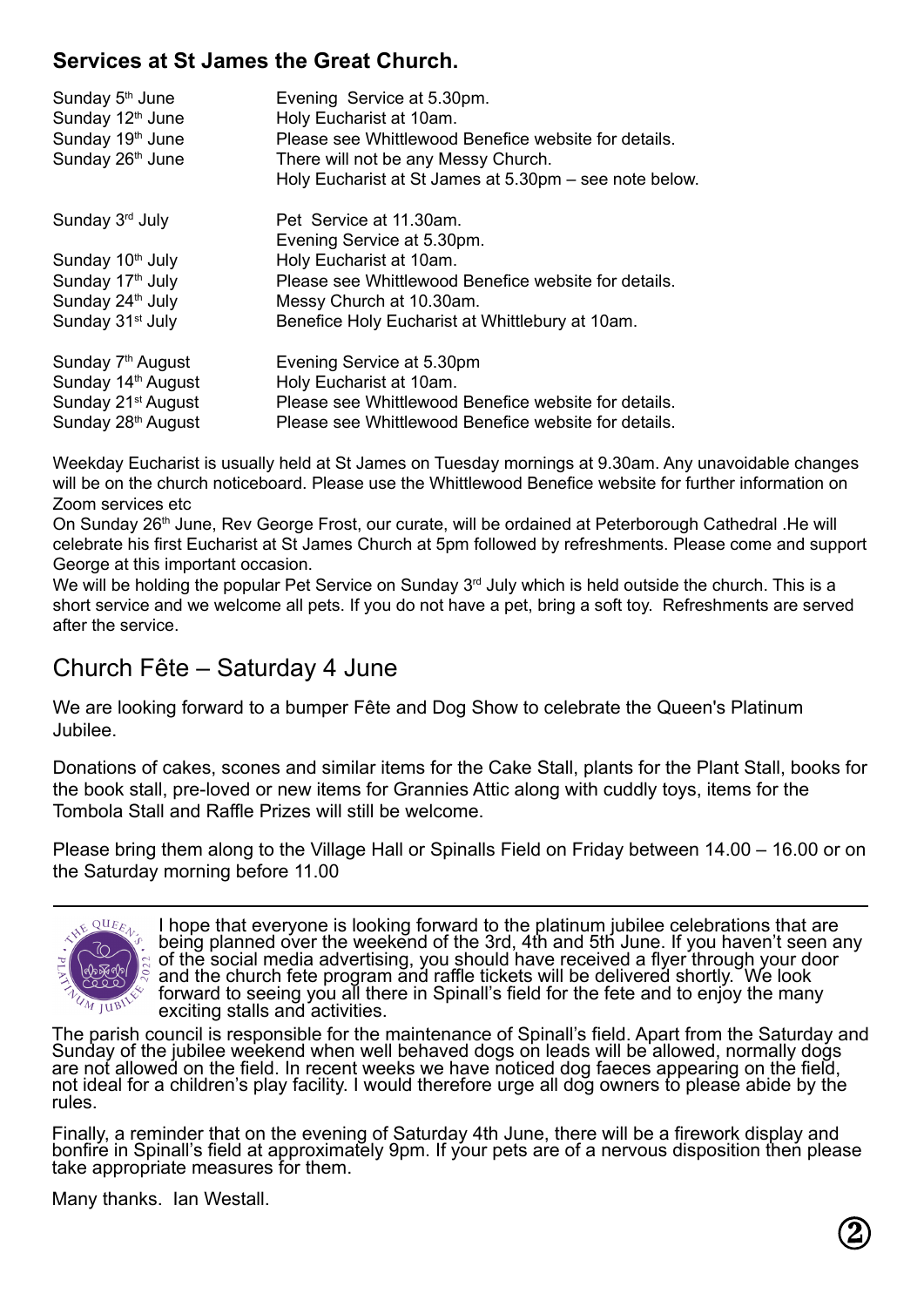### **Volunteer Drivers Needed in Our Community**

Have you recently retired, started working from home or changed to flexible working hours? Are you looking for a way to help people within your community? If you are a driver, why not consider volunteering with Towcester Area Door to Door (TADD)?

TADD operates a door-to-door community transport service for people in our parish and across the South Northants area. The service enables the elderly and disabled to attend wellbeing and medical appointments, is affordable and helps retain their independence in the absence of suitable public transport and avoid reliance on family, friends and neighbours.

Appointments are beginning offered again, support services are resuming and we are seeing an increase in requests for transport. There are many people who rely on TADD in our parish, so if you have a little spare time and are a driver, please consider volunteering to help your neighbours. You never know when you might need to use the service yourself!

Drivers need to have access to a car, be available on a fairly regular basis and complete a DBS check. Mileage is reimbursed at the HMRC rate, insurance premiums are not affected, and journeys are allocated weekly by mutual agreement.

To learn more about volunteering for TADD visit www.towcesterareadoor2door.com or email volunteer@towcesterareadoor2door.co.uk

Equally, if you, or anyone you know, may benefit from the service we provide, do get in touch.



# **TAI CHI and QIGONG**

Beginners class at Towcester Town Hall, Tuesdays 2-3pm. Other ongoing classes at Potterspury, Leckhampstead and on Zoom. For more information, please contact Nina Felix nfelix@hotmail.co.uk or 07980 935889.

#### **Paulerspury Horticultural Society**

9th June What does a Master Thatcher do? Come along and listen to Harry Roberts talk about this amazing skill, from growing the straw to the tools used, and the different styles of thatching.

14th July Possible Garden visit TBC

13th August 125th Make, Bake & Grow Show

### **GOOD NEIGHBOURS CLUB**

JUNE meeting - combined with May Birthday lunch on Tues. 31st May at 1pm VILLAGE **HALL** 

£10 SUBS on entry, please bring Raffle prize.

JULY Tues. 5th 2pm. at HILLCREST PURY END. by kind invitation from Joanna Hobson. Please bring raffle prize.

AUGUST Tues. 2nd. 2pm. VILLAGE HALL.

Please bring raffle.